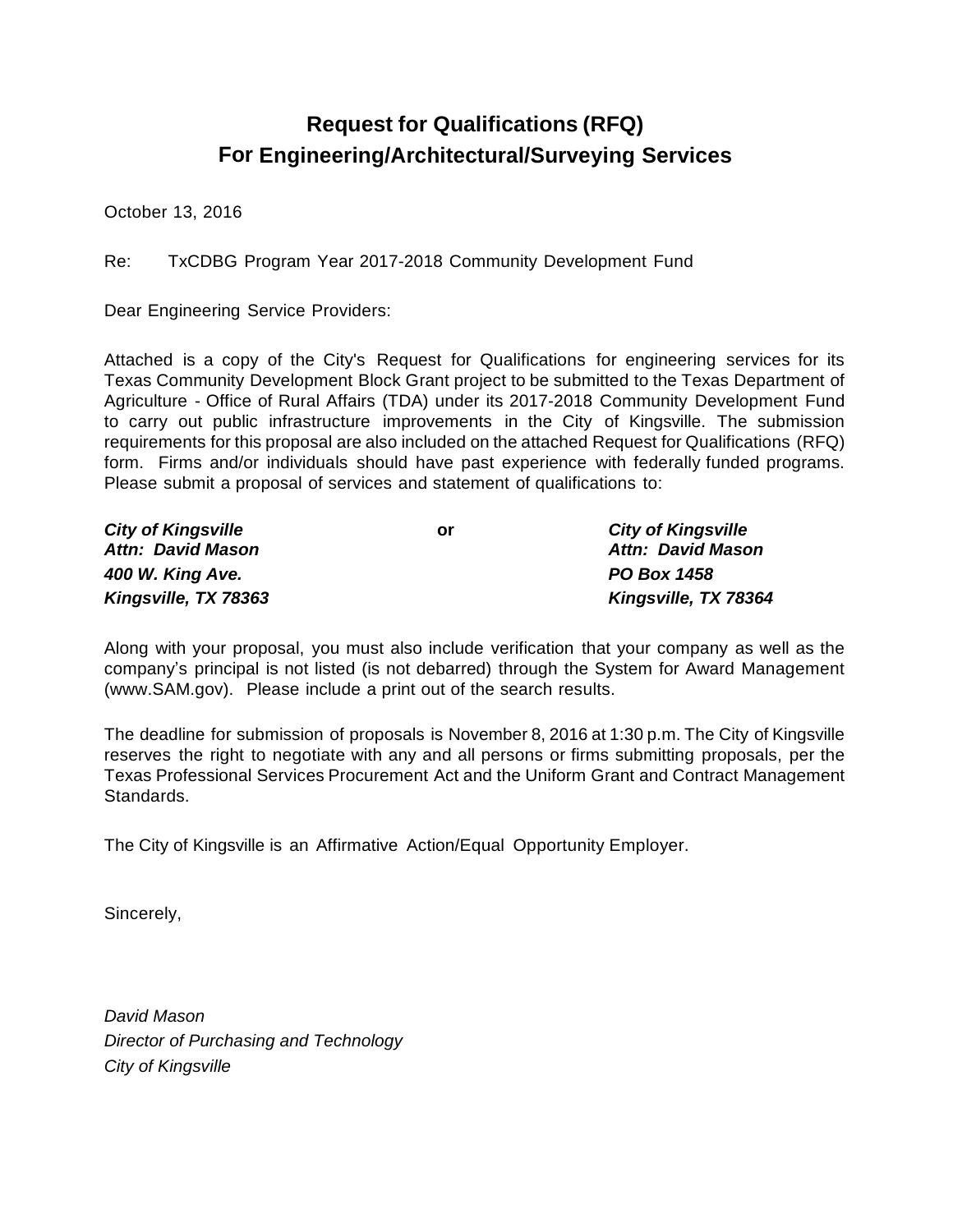## **RFQ 17-03**

## **For Engineering/Architectural/Surveying Services**

The City of Kingsville is seeking to enter into an engineering services contract with a stateregistered Engineering Firm. The following outlines this request for qualifications.

- I. Scope of Work The engineering contract will encompass all application and projectrelated engineering services to the City of Kingsville under its 2017-2018 Community Development Fund public infrastructure project, including but not limited to the following:
	- Application preparation assistance, including sealed Table 2 Budget Justification and Exhibit\*
	- Preliminary and final design plans and specifications;
	- Preparation of the bid packet;
	- Conduct all field testing and inspections (interim and final); and
	- Other special services.

Please specify actual tasks to be performed under each of these categories.

\*Application Items are not reimbursable with CDBG federal or local match funds and must be separately documented

- II. Statement of Qualifications The City of Kingsville is seeking to contract with a competent [engineering/architectural/surveying] firm, registered to practice in the State of Texas that has had experience in the following areas:
	- Municipal construction including but not limited to waterworks, projects;
	- Registered and in good standing as a professional engineer per the Texas
	- **Engineering Practice Act**
	- Federally-funded construction projects; and
	- Projects located in this general region of the state

As such, please provide within your proposal a list of past local government clients, as well as resumes of all [engineers/architects/surveyors] that will or may be assigned to this project if you receive the [engineering/architectural/surveying] services contract award.

Also, please provide a copy of your current certificate of insurance for professional liability.

III. Evaluation Criteria - The proposals received will be evaluated and ranked according to the following criteria:

| <b>Criteria</b>     |       | <b>Maximum Points</b> |
|---------------------|-------|-----------------------|
| Experience          |       | 60                    |
| Work Performance    |       | 25                    |
| Capacity to Perform |       | 15                    |
|                     | Total | 100                   |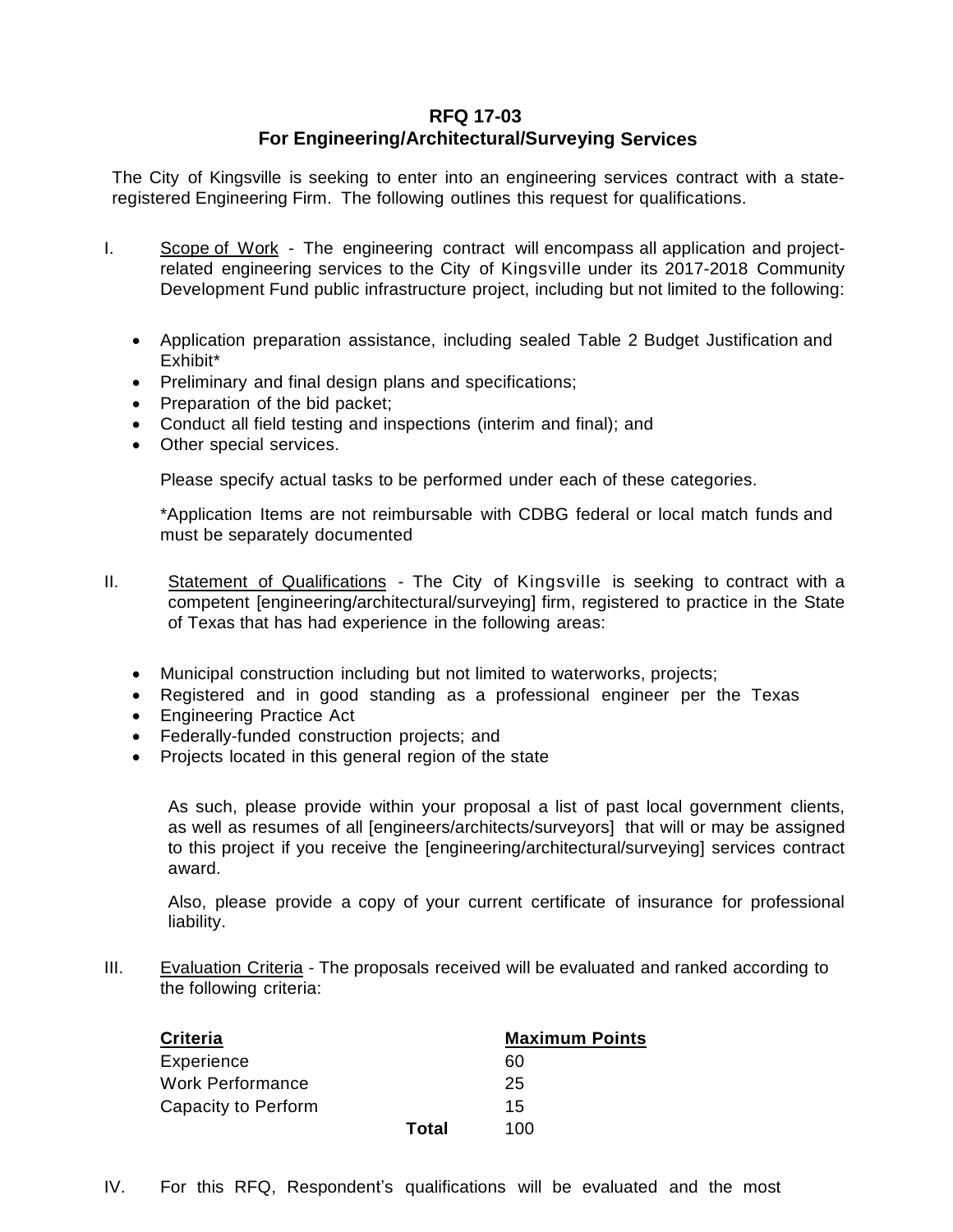qualified Respondent will be selected, subject to negotiation of fair and reasonable compensation.

- Upon the award of this contract, profit (either %/actual cost) must be identified and negotiated as a separate element of the price for any contract with estimated value of \$50,000 or more. To comply, the bidder must disclose and certify in its proposal the percentage of profit being used.
- V. Deadline for Submission The proposals received will be received no later than 1:30 p.m. November 8, 2016 at the following address:

*City of Kingsville* or *City of Kingsville 400 W. King Ave. PO Box 1458 Kingsville, TX 78363 Kingsville, TX 78364*

*Attn: David Mason Attn: David Mason*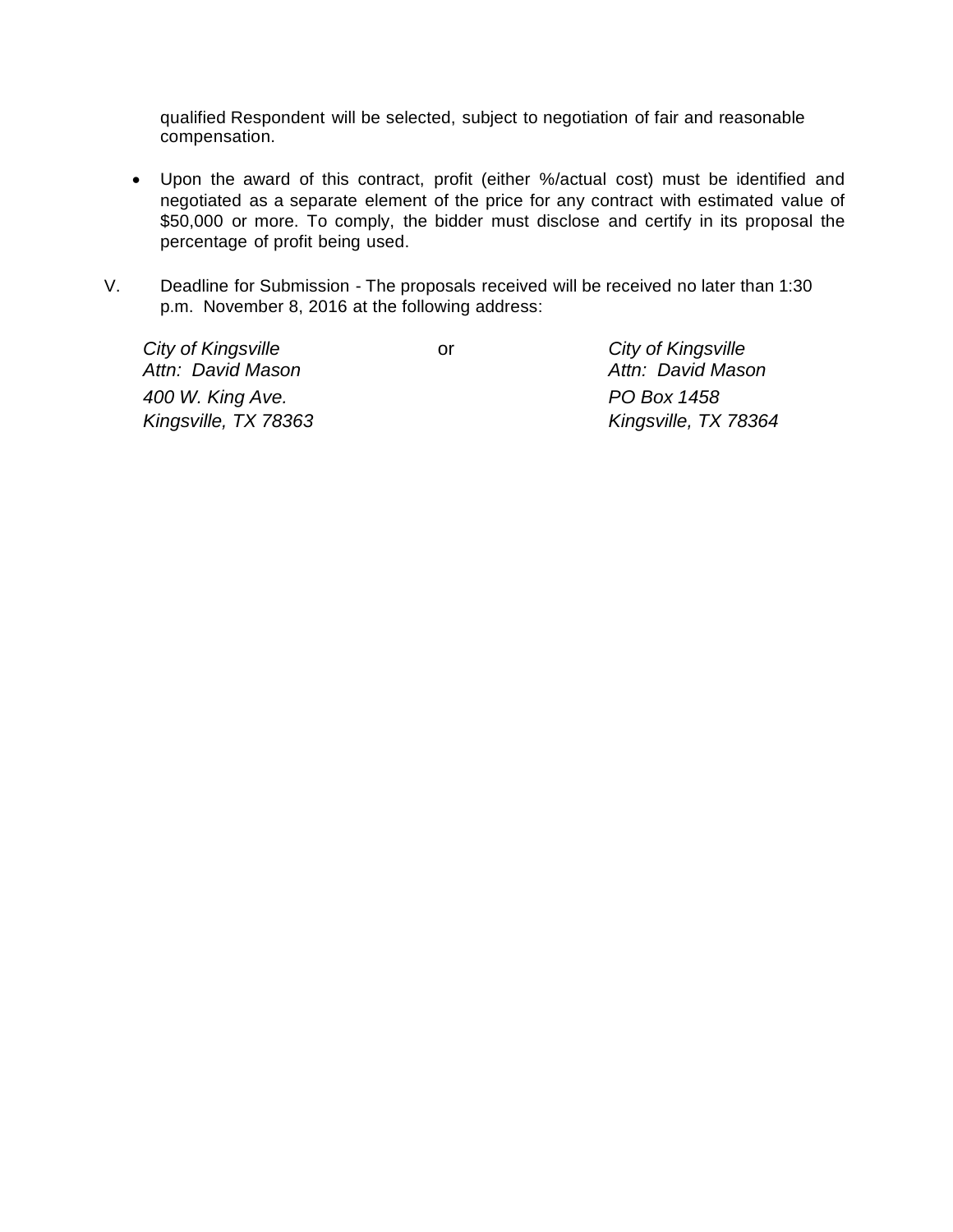**DISCLAIMER: This document was developed by TDA's Office of Rural Affairs and does not include all applicable provisions. This document has important legal consequences. Please consult with your legal counsel with respect to its completion or modification to insure that it is in compliance with any appropriate local, state and federal laws applicable.**

# **Contract**

## **ENGINEERING SERVICES**

## **PART I AGREEMENT**

| THIS AGREEMENT, entered into this                                           |                                                                                                                      | day of                                          | and between the<br>by                                                                                       |
|-----------------------------------------------------------------------------|----------------------------------------------------------------------------------------------------------------------|-------------------------------------------------|-------------------------------------------------------------------------------------------------------------|
| <b>CITY OF</b>                                                              |                                                                                                                      | hereinafter called the "City", acting herein by |                                                                                                             |
|                                                                             | hereunto duly authorized, and                                                                                        |                                                 | hereinafter called                                                                                          |
| "Firm," acting herein by                                                    | <u> 1980 - Jan Stein Stein Stein Stein Stein Stein Stein Stein Stein Stein Stein Stein Stein Stein Stein Stein S</u> |                                                 |                                                                                                             |
|                                                                             |                                                                                                                      |                                                 |                                                                                                             |
| WITNESSETH THAT:                                                            |                                                                                                                      |                                                 |                                                                                                             |
| WHEREAS, the City of                                                        |                                                                                                                      |                                                 | desires to [implement/construct/etc.] the following:                                                        |
|                                                                             |                                                                                                                      |                                                 | [describe project] under the general direction of the Texas Community                                       |
|                                                                             |                                                                                                                      |                                                 | Development Block Grant (hereinafter called "TxCDBG") Program of the Texas Department of Agriculture (TDA); |
| and Whereas the City desires to                                             | engage                                                                                                               |                                                 | render<br>certain<br>to                                                                                     |
| engineering services in connection with the TxCDBG Project, Contract Number |                                                                                                                      |                                                 |                                                                                                             |

NOW THEREFORE, the parties do mutually agree as follows:

.

1. Definitions:

Throughout this document:

- a. "Agreement" refers to this contract between the City and the Firm to assist with the [administration, construction, surveying, and/or engineering] of all or any portion of a community development block grant from the Texas Department of Agriculture.
- b. "Firm" refers to the professional services provider engaged to assist the City with the [administration, construction, surveying, and/or engineering] of all or a portion of a community development block grant from the Texas Department of Agriculture.
- c. "Parties" refer to the Firm and the City.

## 2. Scope of Services

The Firm will perform the services set out in Part II, Scope of Services.

.

2. Time of Performance - The services of the Firm shall commence on . In

any event, all of the services required and performed hereunder shall be completed no later than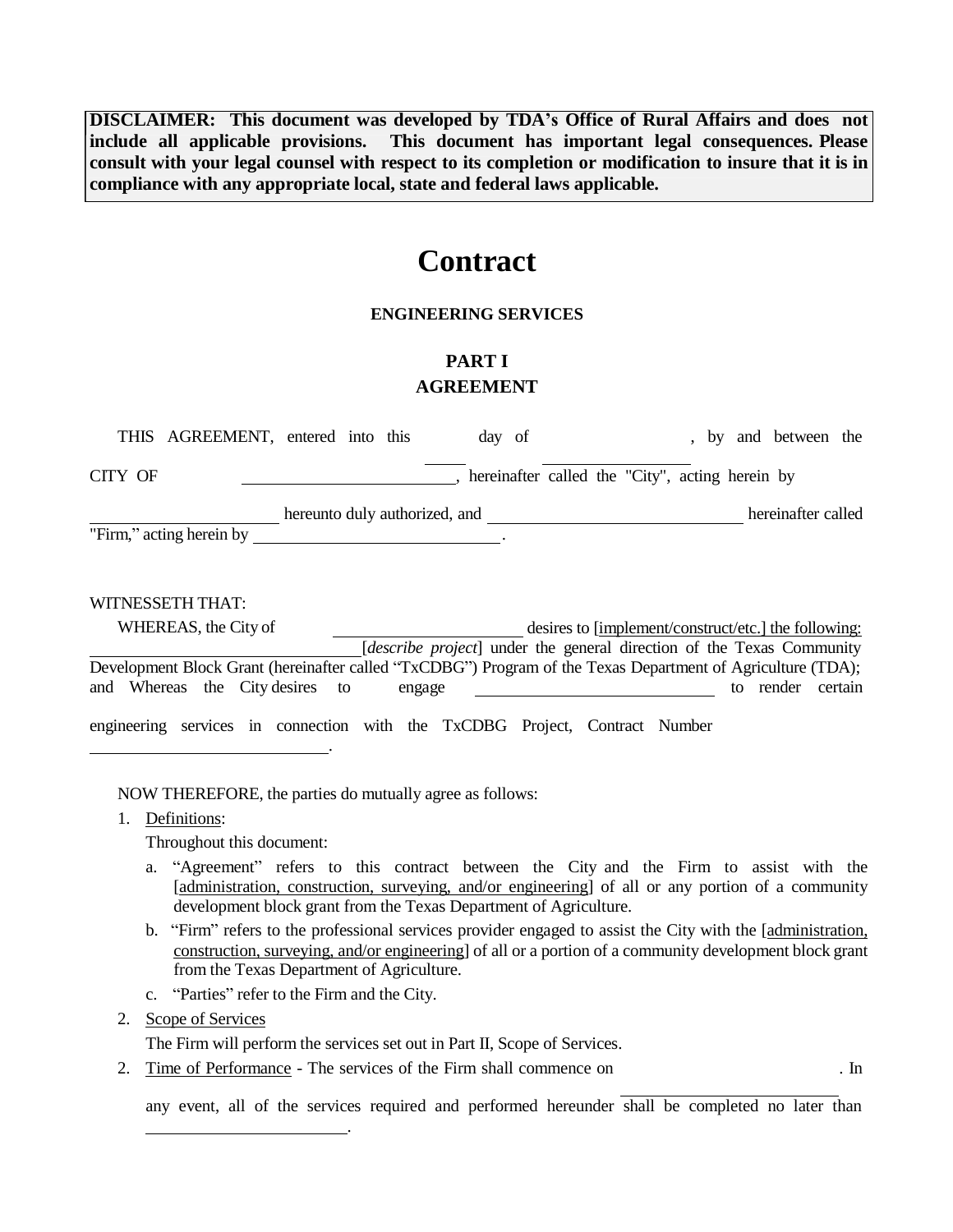- 4. Local Program Liaison For purposes of this Agreement, the [*e.g. City Manager* ] or equivalent authorized person will serve as the Local Program Liaison and primary point of contact for the Firm. All required progress reports and communication regarding the project shall be directed to this liaison and other local personnel as appropriate.
- 5. Access to Information The Comptroller General of the United States, the City , the Texas Department of Agriculture, and the Texas State Auditor's Office, the U.S. Department of Housing and Urban Development (HUD), or any successor agency or representative, shall have access to any books, documents, papers and records relating to the Firm's agreement with the City or the administration, construction, engineering or implementation of the TxCDBG award between TDA and City .
- 6. Compensation and Method of Payment The maximum amount of compensation and reimbursement to be paid hereunder shall not exceed \$ . Payment to the Firm shall be based on satisfactory

completion of identified milestones in Part III - Payment Schedule of this Agreement.

- 7. Indemnification The Firm shall comply with the requirements of all applicable laws, rules and regulations, and shall exonerate, indemnify, and hold harmless the City and its agency members from and against any and all claims, costs, suits, and damages, including attorney's fees, arising out of the Firm's performance or nonperformance of the activities, services or subject matter called for in this Agreement, and shall assume full responsibility for payments of Federal, State and local taxes on contributions imposed or required under the Social Security, worker's compensation and income tax laws.
- 8. Miscellaneous Provisions
	- a. This Agreement shall be construed under and accord with the laws of the State of Texas, and all obligations of the parties created hereunder are performable in City, Texas.
	- b. This Agreement shall be binding upon and inure to the benefit of the parties hereto and their respective heirs, executors, administrators, legal representatives, successors and assigns where permitted by this Agreement.
	- c. In any case one or more of the provisions contained in this Agreement shall for any reason be held to be invalid, illegal or unenforceable in any respect, such invalidity, illegality, or unenforceability shall not affect any other provision thereof and this Agreement shall be construed as if such invalid, illegal, or unenforceable provision had never been contained herein.
	- d. If any action at law or in equity is necessary to enforce or interpret the terms of this Agreement, the prevailing party shall be entitled to reasonable attorney's fees, costs, and necessary disbursements in addition to any other relief to which such party may be entitled.
	- e. This Agreement may be amended by mutual agreement of the parties hereto and a writing to be attached to an incorporated into this Agreement.

## 9. Extent of Agreement

This Agreement, which includes Parts I-V, [*and if applicable,* including the following exhibits/attachments:] represents the entire and integrated agreement between the City and the Firm and supersedes all prior negotiations, representations or agreements, either written or oral. This Agreement may be amended only by written instrument signed by authorized representatives of both City and the Firm.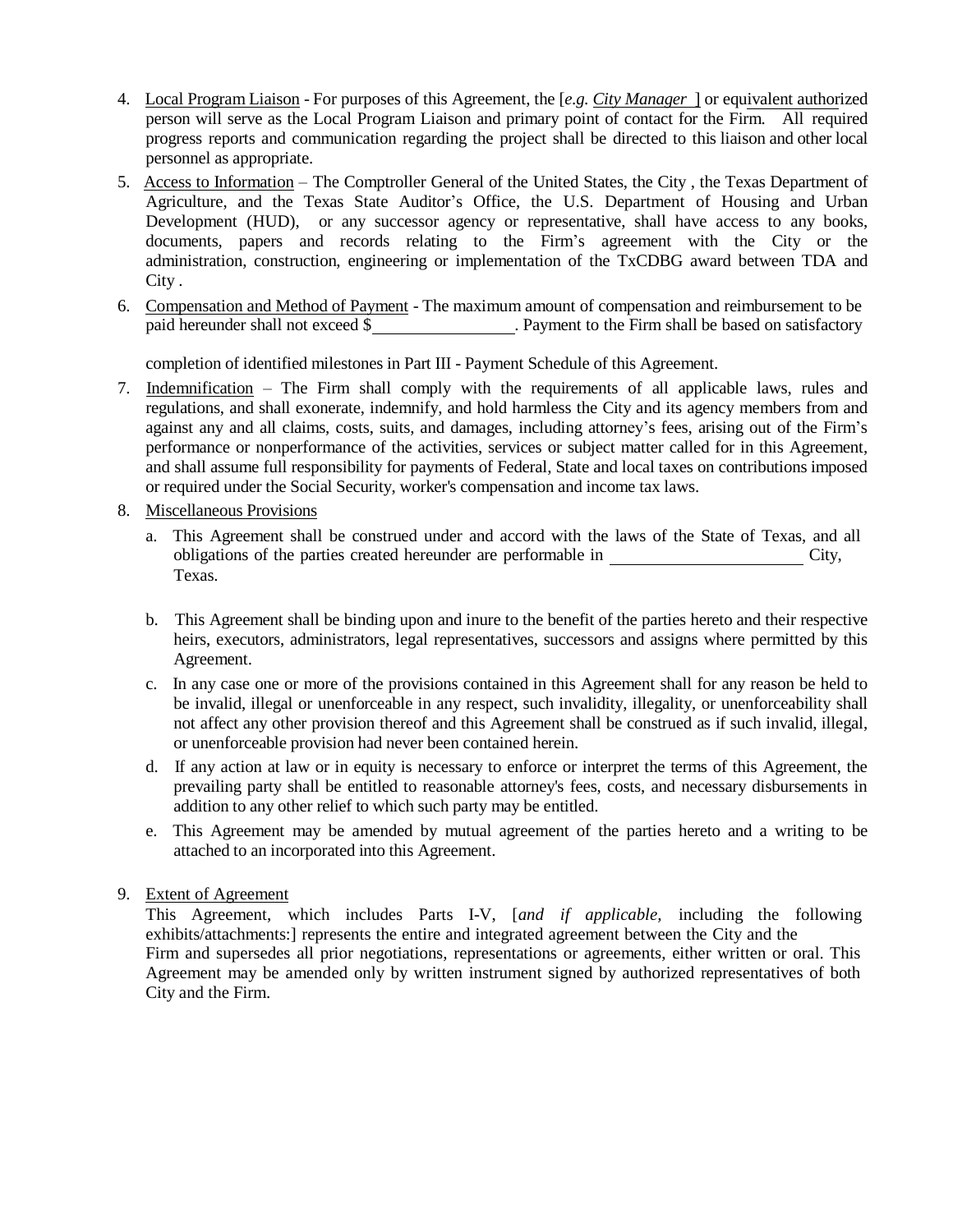IN WITNESSETH WHEREOF, the parties have executed this Agreement by causing the same to be signed on the day and year first above written.

BY:

(Local City Official)

(Printed Name)

(Title)

BY:

(Firm/Contractor's Authorized Representative)

(Printed Name)

(Title)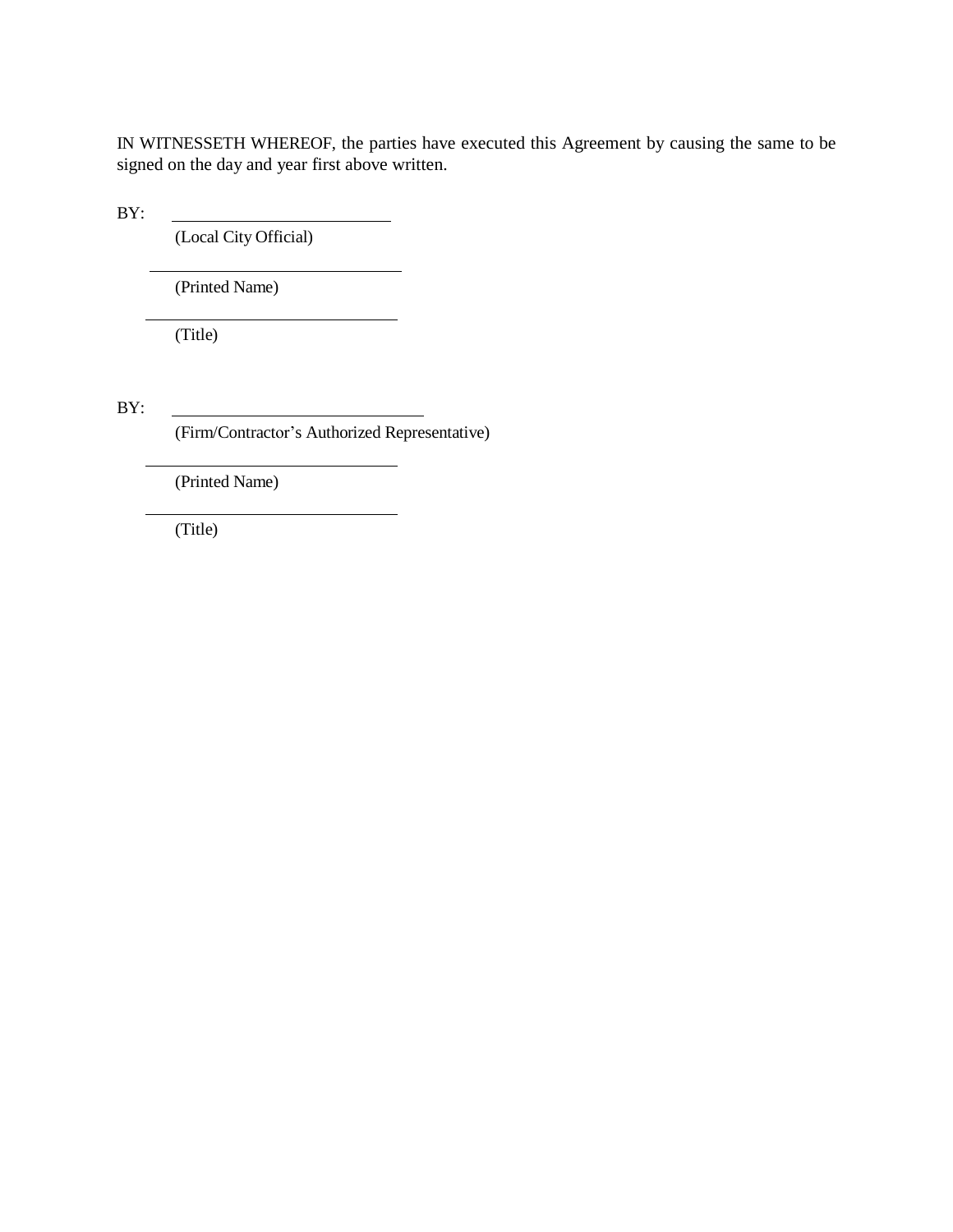## **PART II**

## **SCOPE OF SERVICES**

The Firm shall render the following professional services necessary for the development of the project, as applicable:

#### SCOPE OF SERVICES

- 1. Attend preliminary conferences with the City regarding the requirements of the project.
- 2. Determine necessity for acquisition of any additional real property/easements/right-of-ways (ROWs) for the TxCDBG project and, if applicable, furnish to the City:

a. Name and address of property owners;

b. Legal description of parcels to be acquired; and

- c. Map showing entire tract with designation of part to be acquired.
- 3. Make any necessary surveys of existing rights-of-way, topography, utilities, or other field data required for proper design of the project. Provide consultation and advice as to the necessity of the City providing or obtaining other services such as auger borings, core borings, soil tests, or other subsurface explorations; laboratory testing and inspecting of samples or materials; other special consultations. The Firm will review any tests required and act as the City's representative in connection with any such services.
- 4. Prepare railroad/highway permits.
- 5. Prepare a preliminary engineering/architectural study and report on the project in sufficient detail to indicate clearly the problems involved and the alternate solutions available to the City, to include preliminary layouts, sketches and cost estimates for the project, and to set forth clearly the Firm's recommendations; to be completed within days of execution of this Agreement.
- 6. Furnish the City copies of the preliminary report, if applicable (additional copies will be furnished to the City at direct cost of reproduction).
- 7. Furnish the City a written monthly status report at least seven (7) days prior to the regularly scheduled council/commissioner's court meeting until the project is closed by TDA. The format for this report is attached to this Agreement as Exhibit 1.
- 8. Submit detailed drawings and plans/specifications to appropriate regulatory agency(ies) and obtain clearance.
- 9. Prepare bid packet/contract documents/advertisement for bids. At the time the bid packet is completed, the Firm shall also furnish to the City an updated written Estimate of Probable Costs for the Project.
- 10. Make 10-day call to confirm prevailing wage decision.
- 11. Incorporate any and all wage rate modifications or supersedes via bid addendum (if applicable).
- 12. Conduct bid opening and prepare minutes.
- 13. Tabulate, analyze, and review bids for completeness and accuracy.
- 14. Accomplish construction contractor's eligibility verification throu[gh www.SAM.gov.](http://www.sam.gov/)
- 15. Conduct pre-construction conference and prepare copy of report/minutes.
- 16. Issue Notice to Proceed to construction contractor.
- 17. Provide in all proposed construction contracts deductive alternatives where feasible, so that should the lowest responsive base bid for construction exceed the funds available, deductive alternatives can be taken to reduce the bid price.
- 18. Design for access by persons with disabilities for those facilities to be used by the public in accordance with Public Law 504.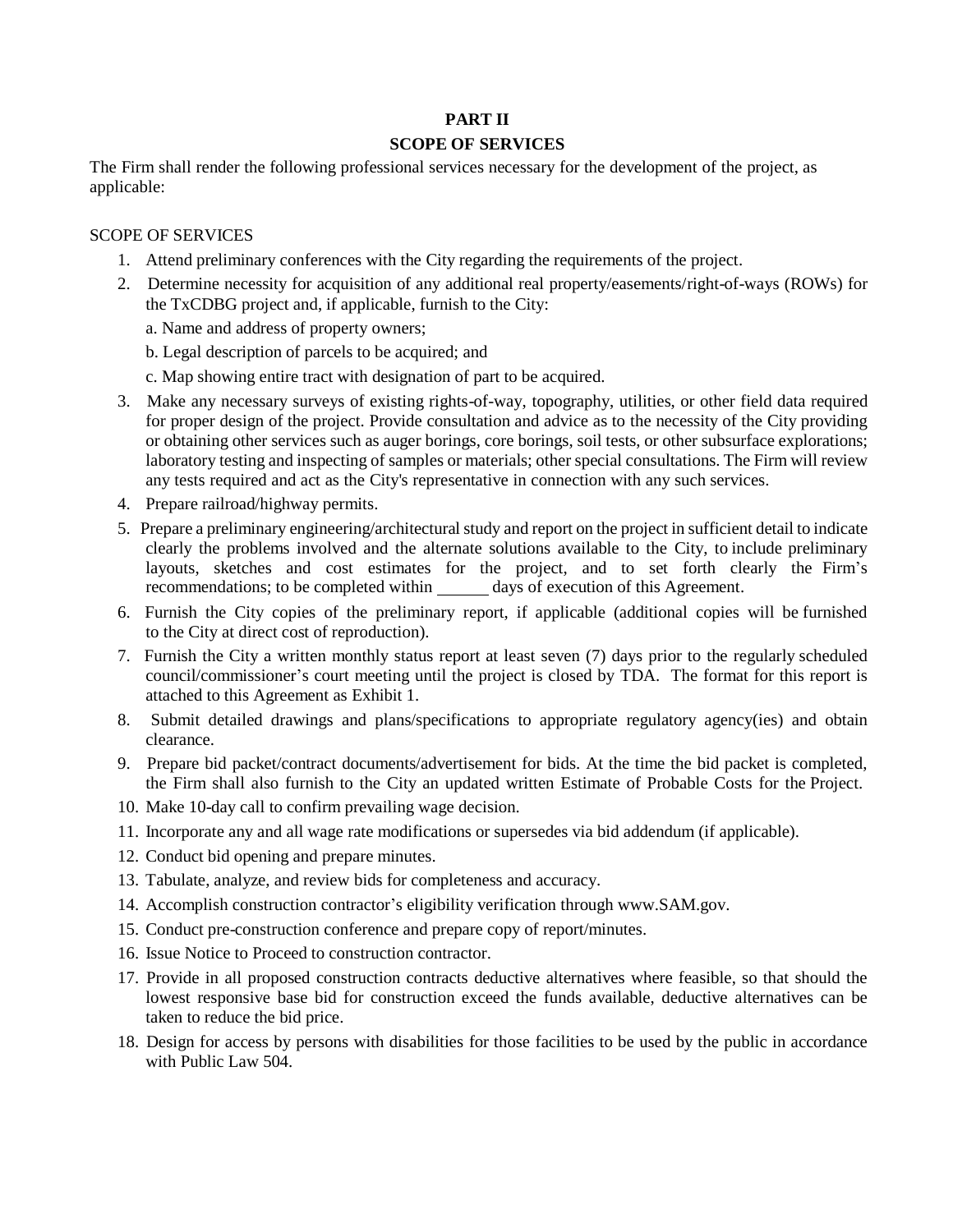- 19. Use TDA-approved forms for instructions to bidders, general conditions, contract, bid bond, performance bond, and payment bond.
- 20. Make periodic visits, no less than every 30 days during the construction period, to the site to observe the progress and quality of the work, and to determine, in general, if the work is proceeding in accordance with the Agreement.
- 21. Consult with and advise the City during construction; issue to contractors all instructions requested by the City; and prepare routine change orders if required, at no charge for engineering services to the City when the change order is required to correct errors or omissions by the Firm; provide price analysis for change orders; process change orders approved by City and the Firm and submit to TDA for approval prior to execution with the construction contractor.
- 22. Review shop and working drawings furnished by contractors for compliance with design concept and with information given in contract documents (contractors will be responsible for dimensions to be confirmed and correlated at job site).
- 23. Resolve all payment requests within 14 days of receipt of signed pay request from the construction contractor.
- 24. Based on the Firm's on-site observations and review of the contractor's applications for payment, determine the amount owed to the contractor in such amounts; such approvals of payment to constitute a representation to the City, based on such observations and review, that the work has progressed to the point indicated and that the quality of work is in accordance with the plans, specifications and contract documents.
- 25. Recommend that a 10% retainage is withheld from all payments on construction contracts until final acceptance by the City and approval by TDA, unless State or local law provides otherwise.
- 26. Prepare Certificate of Construction Completion and Clean Lien Certificate. A Clean Lien Certificate may be prepared for each of the Prime Contractor(s) and each of the subcontractor(s).
- 27. Conduct interim/final inspections.
- 28. Revise contract drawings to show the work as actually constructed, and furnish the City with a set of "record drawings" plans.
- 29. The Firm will provide a copy of the final project record drawing(s) engineering schematic(s), as constructed using funds under this contract. These maps shall be provided in digital format containing the source map data (original vector data) and the graphic data in files on machine readable media, such as compact disc (CD), which are compatible with computer systems owned or readily available to the owner. The digital copy provided shall not include a digital representation of the engineer's seal but the accompanying documentation from the Firm shall include a signed statement of when the map was authorized, that the digital map is a true representation of the original sealed document, and that a printed version with the seal has been provided to the City. In addition, complete documentation as to the content and layout of the data files and the name of the software package(s) used to generate the data and maps shall be provided to the owner in written form.

## SUBCONTRACTS

- 1. No work under this Agreement shall be subcontracted by the Firm without prior approval, in writing, from the City.
- 2. The Firm shall, prior to proceeding with the work, notify the City in writing of the name of any subcontractors proposed for the work, including the extent and character of the work to be done by each.
- 3. If any time during progress of the work, the City determines that any subcontractor is incompetent or undesirable, the City will notify the Firm who shall take reasonable and immediate steps to satisfactorily cure the problem, substitute performance, or cancel such subcontract. Subletting by subcontractors shall be subject to the same regulations. Nothing contained in this Agreement shall create any contractual relation between any subcontractor and the City.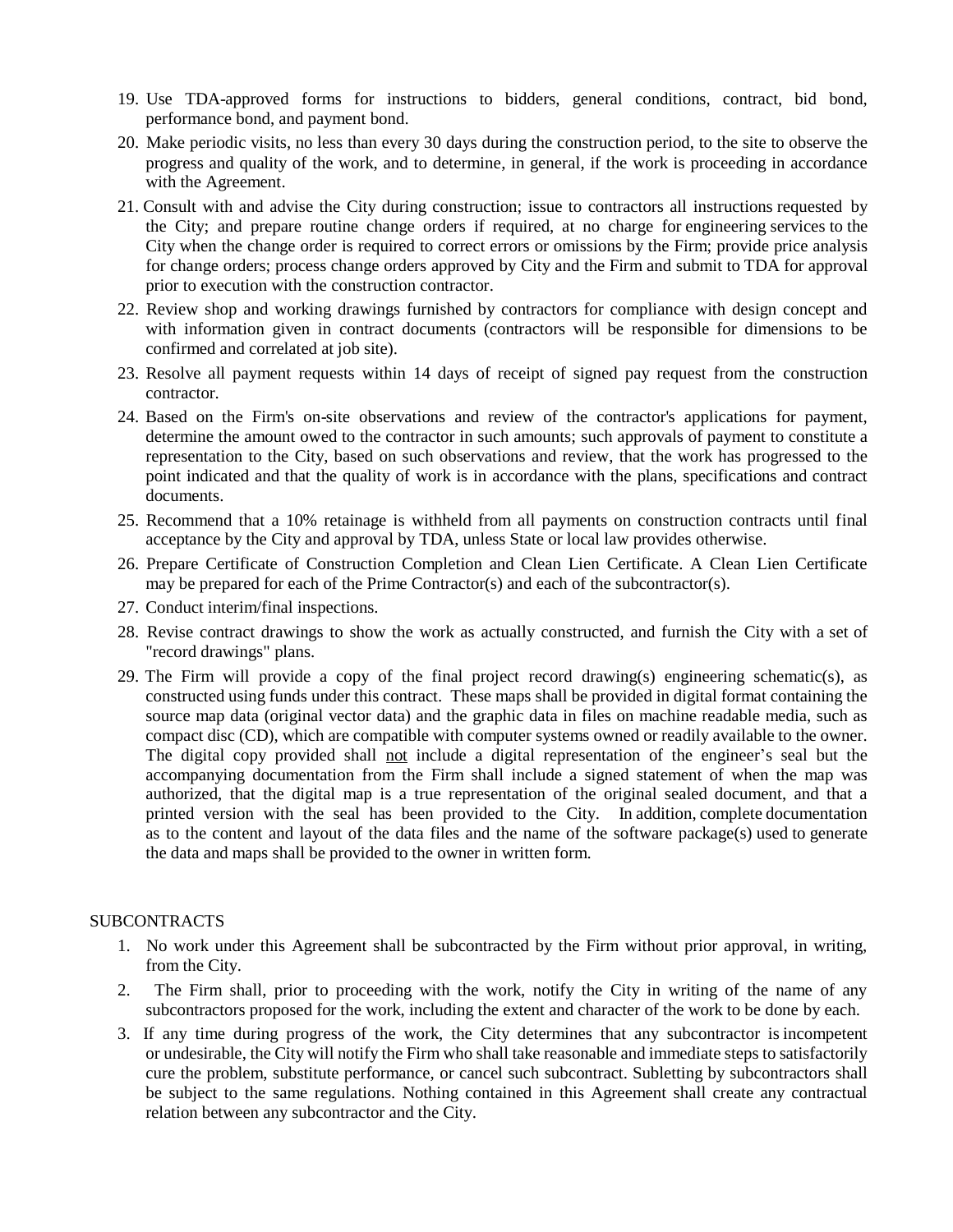- 4. The Firm will include in all contracts and subcontracts in excess of \$150,000 a provision which requires compliance with all applicable standards, orders or regulations issued pursuant to the Clean Air Act (42 U.S.C 7401-7671q) and the Federal Water Pollution Control Act, as amended (33 U.S.C. 1251-1387). The provisions shall require reporting of violations to TDA and to the Regional Office of the Environmental Protection Agency (EPA).
- 5. The Firm will include in all contracts and subcontracts in excess of \$150,000 provisions or conditions which will allow for administrative, contractual or legal remedies in instances where contractors violate or breach contract terms, and provide for such sanctions and penalties as may be appropriate.
- 6. The Firm will include in all contracts and subcontracts in excess of \$10,000 provisions addressing termination for cause and for convenience by the City including the manner by which it will be effected and the basis for settlement..
- 7. The Firm will include in all contracts and subcontracts provisions requiring compliance with the following, if applicable:

a. Prime construction contracts in excess of \$2,000, compliance with the Davis-Bacon Act, as amended (40 U.S.C.3141-3144, 3146-3148) as supplemented by Department of Labor regulations (29 CFR part 5);

b. Prime construction contracts in excess of \$2,000, compliance with the Copeland "Anti-Kickback" Act (40 U.S.C. 3145), as supplemented by Department of Labor regulations (29 CFR part 3)

c. Contracts greater than \$10,000, the inclusion of the Equal Opportunity clause provided under 41 CFR 60-1.4(b) (Executive Order 11246);

d. Section 3 of the Housing and Urban Development Act of 1969;

e. Contracts exceeding \$100,000, compliance with the Byrd Anti-Lobbying Amendment (31 U.S.C. 1352);

f. For contracts in excess of \$100,000 that involve the employment of mechanics or laborers, compliance with the Contract Work Hours and Safety Standards Act (40 U.S.C. 3701–3708), including work week requirements and safety conditions for workers, as supplemented by Department of Labor regulations (29 CFR Part 5); and

g. For procurement of recovered materials where the purchase price of the item exceeds \$10,000 or the value of the quantity acquired during the preceding fiscal year exceeded \$10,000, compliance with 2 CFR 200.322 and section 6002 of the Solid Waste Disposal Act, as amended by the Resource Conservation and Recovery Act, which requires procuring only items designated in guidelines of the EPA at 40 CFR part 247 that contain the highest percentage of recovered materials practicable.

- 8. The Firm will include in all negotiated contracts and subcontracts a provision which indicates that funds will not be awarded under this contract to any party which is debarred, suspended, or otherwise excluded from or ineligible for participation in federal assistance programs under Executive Order 12549 and 2 CFR Part 2424. A certification shall be provided and received from each proposed subcontractor under this contract and its principals.
- 9. The Firm will include in all negotiated contracts and subcontracts a provision to the effect that the City, TDA, the Texas Comptroller of Public Accounts, the Comptroller General of the United States, the U.S. Department of Housing and Urban Development (HUD), or any of their duly authorized representatives, shall have access to any books, documents, papers and records of the contractor which are directly pertinent to that specific contract, for the purpose of making audit, examination, excerpts, and transcriptions.
- 10. The Firm will include in all contracts and subcontracts a requirement that the contractor maintain all relevant project records for three (3) years after the City has made final payment to the contractor and all other pending matters are closed.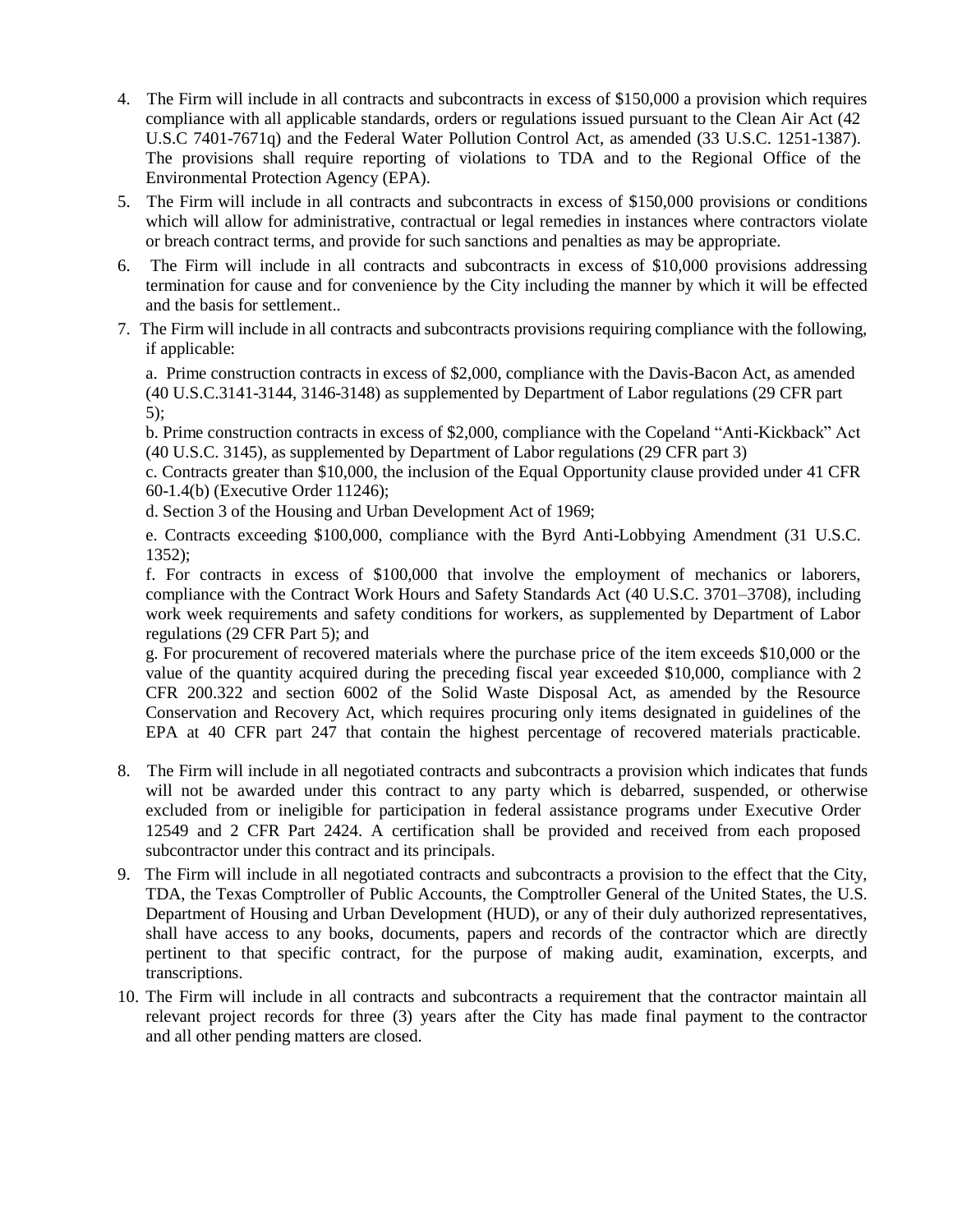### STANDARD OF PERFORMANCE AND DEFICIENCIES

- 1. All services of the Firm and its independent professional associates, consultants and subcontractors will be performed in a professional, reasonable and prudent manner in accordance with generally accepted professional practice. The Firm represents that it has the required skills and capacity to perform work and services to be provided under this Agreement.
- 2. The Firm represents that services provided under this Agreement shall be performed within the limits prescribed by the City in a manner consistent with that level of care and skill ordinarily exercised by other professional consultants under similar circumstances.
- 3. Any deficiency in Firm's work and services performed under this contract shall be subject to the provisions of applicable state and federal law. Any deficiency discovered shall be corrected upon notice from City and at the Firm's expense if the deficiency is due to Firm's negligence. The City shall notify the Firm in writing of any such deficiency and provide an opportunity for mutual investigation and resolution of the problem prior to pursuit of any judicial remedy. In any case, this provision shall in no way limit the judicial remedies available to the City under applicable state or federal law.
- 4. The Firm agrees to and shall hold harmless the City, its officers, employees, and agents from all claims and liability of whatsoever kind or character due to or arising solely out of the negligent acts or omissions of the Firm, its officers, agents, employees, subcontractors, and others acting for or under the direction of the Firm doing the work herein contracted for or by or in consequence of any negligence in the performance of this Agreement, or by or on account of any omission in the performance of this Agreement.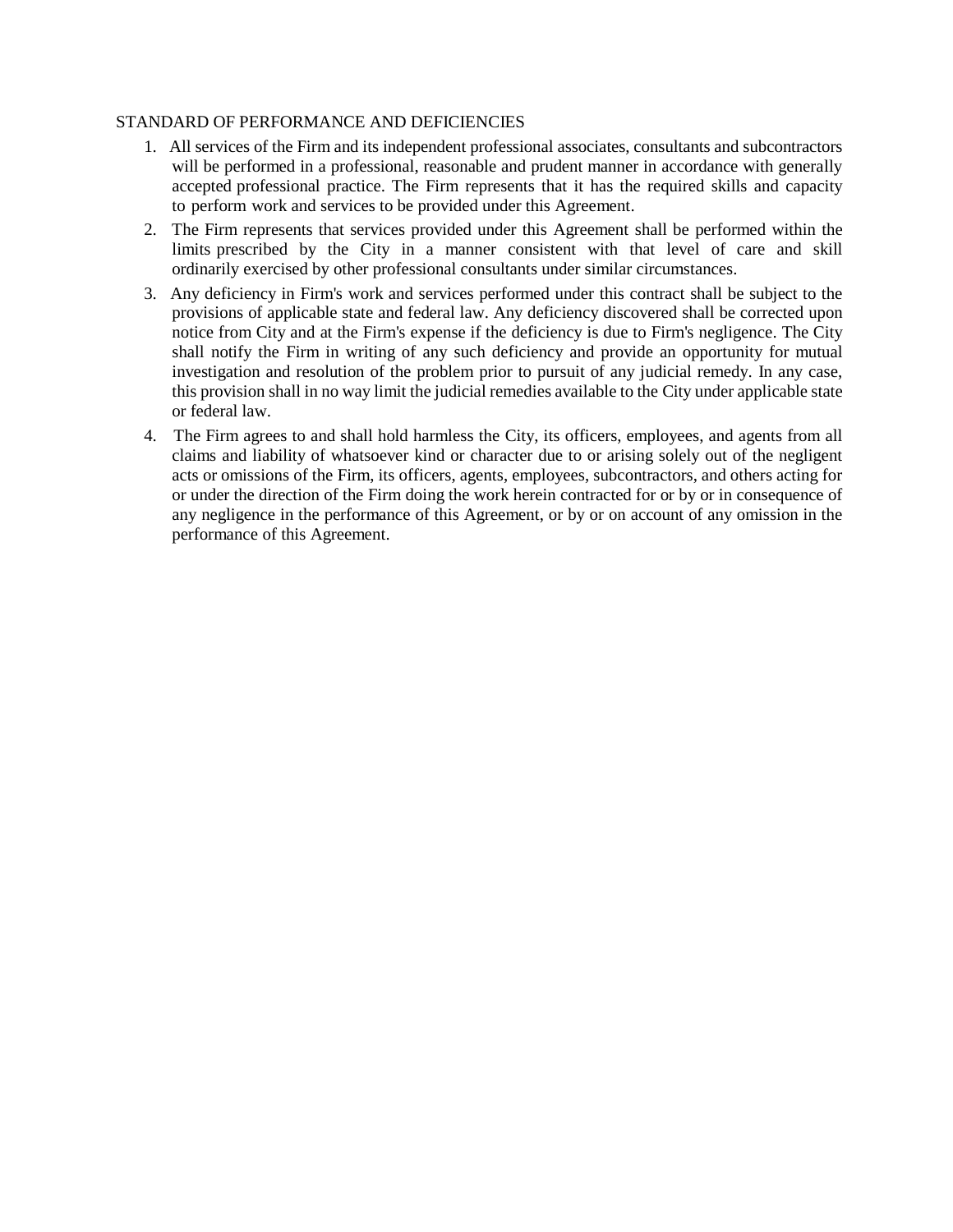## **PART III –**

## **PAYMENT SCHEDULE**

City/County shall reimburse the Firm for professional services provided upon completion of the following project milestones per the following percentages of the maximum contract amount:

| <b>Milestone</b>                                                                                                                                                                                                                                                                                          | $%$ of<br>Contract<br>Fee |
|-----------------------------------------------------------------------------------------------------------------------------------------------------------------------------------------------------------------------------------------------------------------------------------------------------------|---------------------------|
| Approval of Preliminary Engineering Plans and Specifications by<br>City/County.                                                                                                                                                                                                                           | 20%                       |
| Approval of Plans and Specifications by Regulatory Agency(ies).                                                                                                                                                                                                                                           | 30%                       |
| Completion of bid advertisement and contract award.                                                                                                                                                                                                                                                       | 20%                       |
| Completion of construction staking.                                                                                                                                                                                                                                                                       | 10%                       |
| Completion of Final Closeout Assessment and submittal of "As Builts" to<br>City/County.                                                                                                                                                                                                                   | 10%                       |
| Completion of final inspection and acceptance by the City/County.                                                                                                                                                                                                                                         | 10%                       |
| <b>Total</b>                                                                                                                                                                                                                                                                                              | 100%                      |
| <b>NOTE:</b> Percentages of payment listed here are general guidelines based on<br>engineering services typically provided. These are negotiable, and should serve<br>only as a guide. Payment schedule should be tied directly to the actual Scope of<br>Work identified in Part II - Scope of Services. |                           |

## SPECIAL SERVICES

Special Services shall be reimbursed under the following hourly rate schedule: (List all applicable services to include overhead charge).

| Registered Surveyor     |  |
|-------------------------|--|
| Survey Crew (3 members) |  |
| Project Engineer        |  |
| Engineering Technician  |  |
| Project Representative  |  |
| Draftsman               |  |

The fee for all other Special Services shall not exceed a total of and No/100 Dollars (\$ following schedule:

- 1. The Firm shall be paid upon completion of surveying, necessary field data, and acquisition data, if applicable, the sum of  $\frac{1}{\sqrt{2\pi}}$  and No/100 Dollars (\$  $\qquad \qquad$
- 2. The Firm shall be reimbursed the actual costs of necessary testing based on itemized billing statements from the independent testing laboratory, plus a <u>percent</u> ( $\frac{\%}{\%}$ ) overhead charge. All fees for testing shall not exceed a total of and  $No/100$  Dollars  $(\$$   $)$ .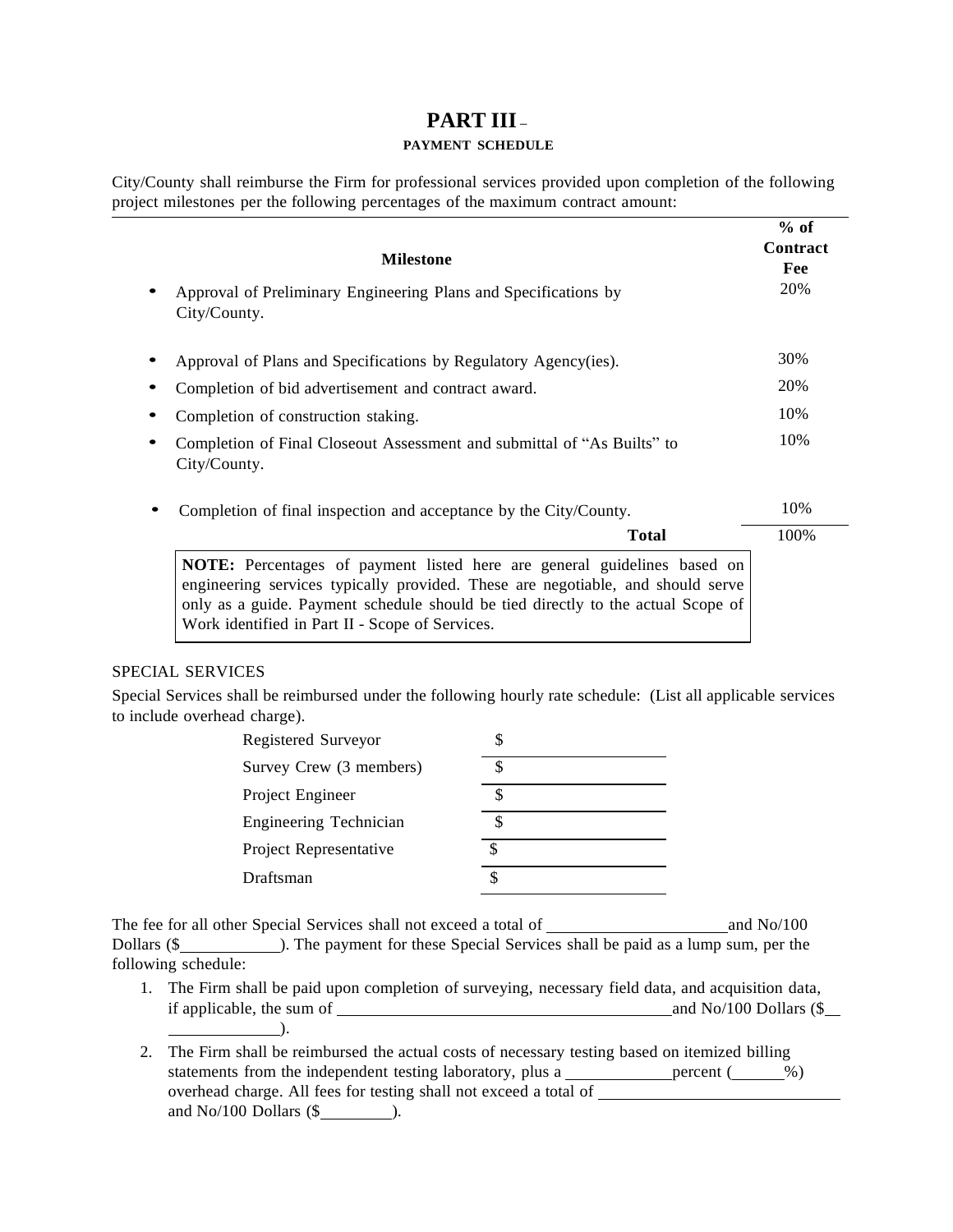- 3. The payment requests shall be prepared by the Firm and be accompanied by such supporting data to substantiate the amounts requested.
- 4. Any work performed by the Firm prior to the execution of this Agreement is at the Firm's sole risk and expense.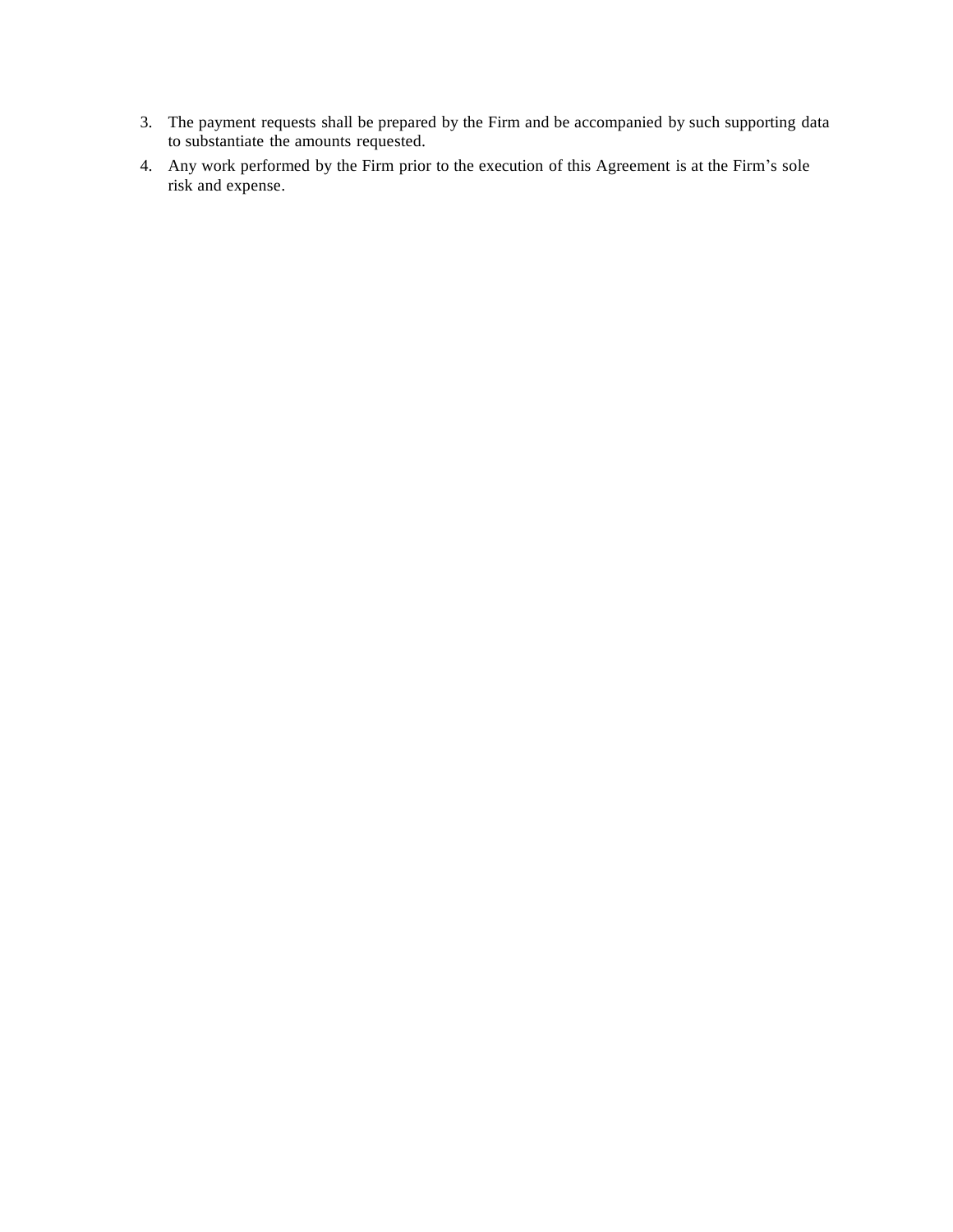## **PART IV TERMS AND CONDITIONS**

1. Termination of Agreement for Cause. If the Firm fails to fulfill in a timely and proper manner its obligations under this Agreement, or if the Firm violates any of the covenants, conditions, agreements, or stipulations of this Agreement, the City shall have the right to terminate this Agreement by giving written notice to the Firm of such termination and specifying the effective date thereof, which shall be at least five days before the effective date of such termination. In the event of termination for cause, all finished or unfinished documents, data, studies, surveys, drawings, maps, models, photographs and reports prepared by the Firm pursuant to this Agreement shall, at the option of the City, be turned over to the City and become the property of the City. In the event of termination for cause, the Firm shall be entitled to receive reasonable compensation for any necessary services actually and satisfactorily performed prior to the date of termination.

Notwithstanding the above, the Firm shall not be relieved of liability to the City for damages sustained by the City by virtue of any breach of the Agreement by the Firm, and the City may set-off the damages it incurred as a result of the Firm's breach of the contract from any amounts it might otherwise owe the Firm.

- 2. Termination for Convenience of the City. The City may terminate this Agreement at any time by giving at least ten (10) days' notice in writing to the Firm. If this Agreement is terminated for convenience, the City will pay the Firm for actual services rendered up to the termination date, based on the charges for time, labor, expenses and other items specified in the Agreement.
- 3. Changes. The City may, from time to time, request changes in the services the Firm will perform under this Agreement. Such changes, including any increase or decrease in the amount of the Firm's compensation, must be agreed to by all parties and finalized through a signed, written amendment to this Agreement.
- 4. Resolution of Program Non-Compliance and Disallowed Costs. In the event of any dispute, claim, question, or disagreement arising from or relating to this Agreement, or the breach thereof, including determination of responsibility for any costs disallowed as a result of non-compliance with federal, state or TxCDBG program requirements, the parties hereto shall use their best efforts to settle the dispute, claim, question or disagreement. To this effect, the parties shall consult and negotiate with each other in good faith within 30 days of receipt of a written notice of the dispute or invitation to negotiate, and attempt to reach a just and equitable solution satisfactory to both parties. If the matter is not resolved by negotiation within 30 days of receipt of written notice or invitation to negotiate, the parties agree first to try in good faith to settle the matter by mediation administered by the American Arbitration Association under its Commercial Mediation Procedures before resorting to arbitration, litigation, or some other dispute resolution procedure. The parties may enter into a written amendment to this Amendment and choose a mediator that is not affiliated with the American Arbitration Association. The parties shall bear the costs of such mediation equally. [*This section may also provide for the qualifications of the mediator(s), the locale of meetings, time limits, or any other item of concern to the parties*.] If the matter is not resolved through such mediation within 60 days of the initiation of that procedure, either party may proceed to file suit.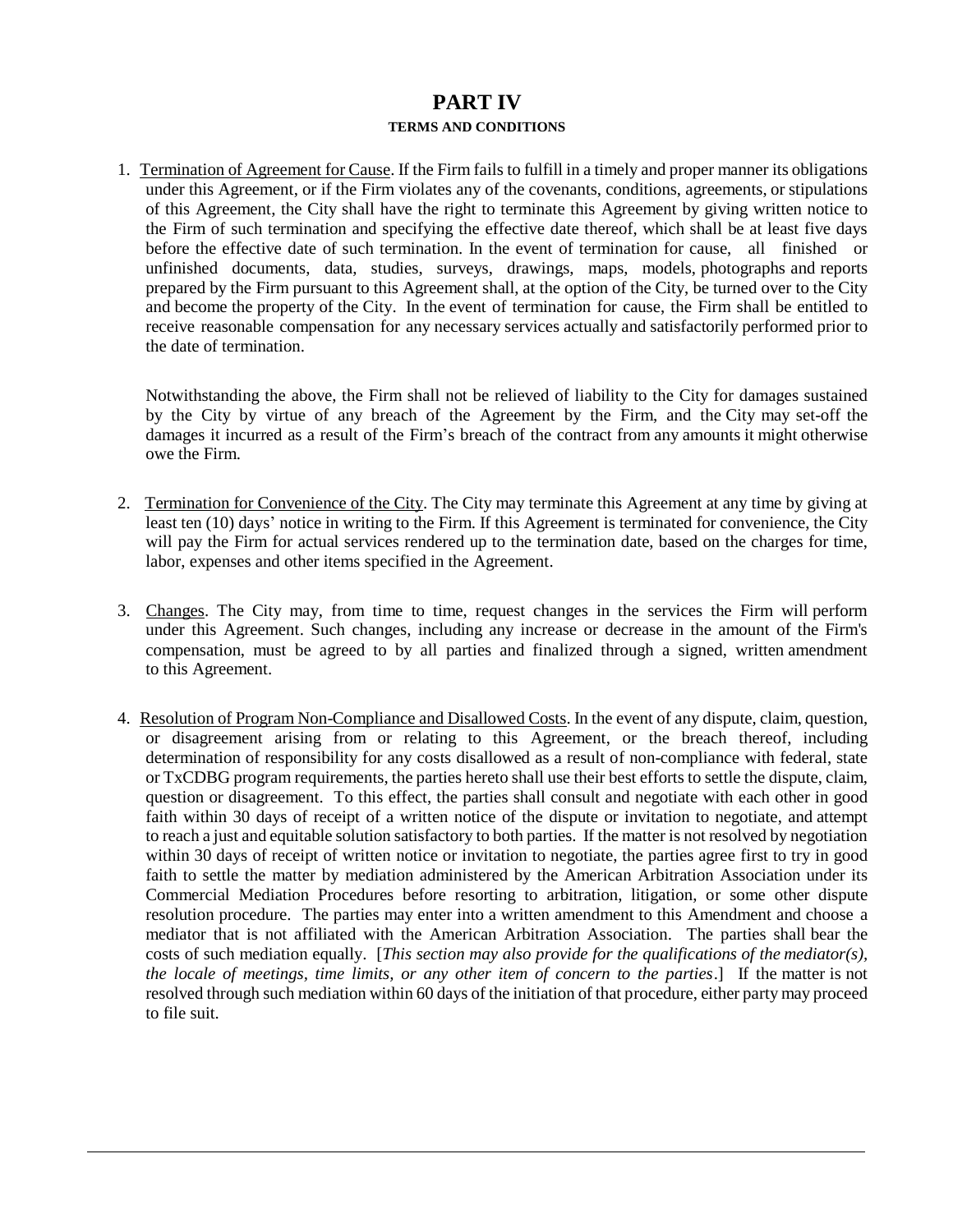## 5. Personnel.

- a. The Firm represents that he/she/it has, or will secure at its own expense, all personnel required in performing the services under this Agreement. Such personnel shall not be employees of or have any contractual relationship with the City.
- b. All of the services required hereunder will be performed by the Firm or under its supervision and all personnel engaged in the work shall be fully qualified and shall be authorized or permitted under State and Local law to perform such services.
- c. None of the work or services covered by this Agreement shall be subcontracted without the prior written approval of the City. Any work or services subcontracted hereunder shall be specified by written contract or agreement and shall be subject to each provision of this Agreement.
- 6. Assignability. The Firm shall not assign any interest on this Agreement, and shall not transfer any interest in the same (whether by assignment or novation), without the prior written consent of the City thereto; Provided, however, that claims for money by the Firm from the City under this Agreement may be assigned to a bank, trust company, or other financial institution without such approval. Written notice of any such assignment or transfer shall be furnished promptly to the City.
- 7. Reports and Information. The Firm, at such times and in such forms as the City may require, shall furnish the City such periodic reports as it may request pertaining to the work or services undertaken pursuant to this Agreement, the costs and obligations incurred or to be incurred in connection therewith, and any other matters covered by this Agreement.
- 8. Records and Audits. The Firm shall insure that the City maintains fiscal records and supporting documentation for all expenditures of funds made under this contract in a manner that conforms to 2 CFR 200.300-.309, 24 CFR 570.490, and this Agreement. Such records must include data on the racial, ethnic, and gender characteristics of persons who are applicants for, participants in, or beneficiaries of the funds provided under this Agreement. The Firm and the City shall retain such records, and any supporting documentation, for the greater of three years from closeout of the Agreement or the period required by other applicable laws and regulations.
- 9. Findings Confidential. All of the reports, information, data, etc., prepared or assembled by the Firm under this contract are confidential and the Firm agrees that they shall not be made available to any individual or organization without the prior written approval of the City.
- 10. Copyright. No report, maps, or other documents produced in whole or in part under this Agreement shall be the subject of an application for copyright by or on behalf of the Firm.
- 11. Compliance with Local Laws. The Firm shall comply with all applicable laws, ordinances and codes of the State and local governments, and the Firm shall save the City harmless with respect to any damages arising from any tort done in performing any of the work embraced by this Agreement.

## 12. Conflicts of interest.

a. Governing Body. No member of the governing body of the City and no other officer, employee, or agent of the City, who exercises any functions or responsibilities in connection with administration, construction, engineering, or implementation of TxCDBG award between TDA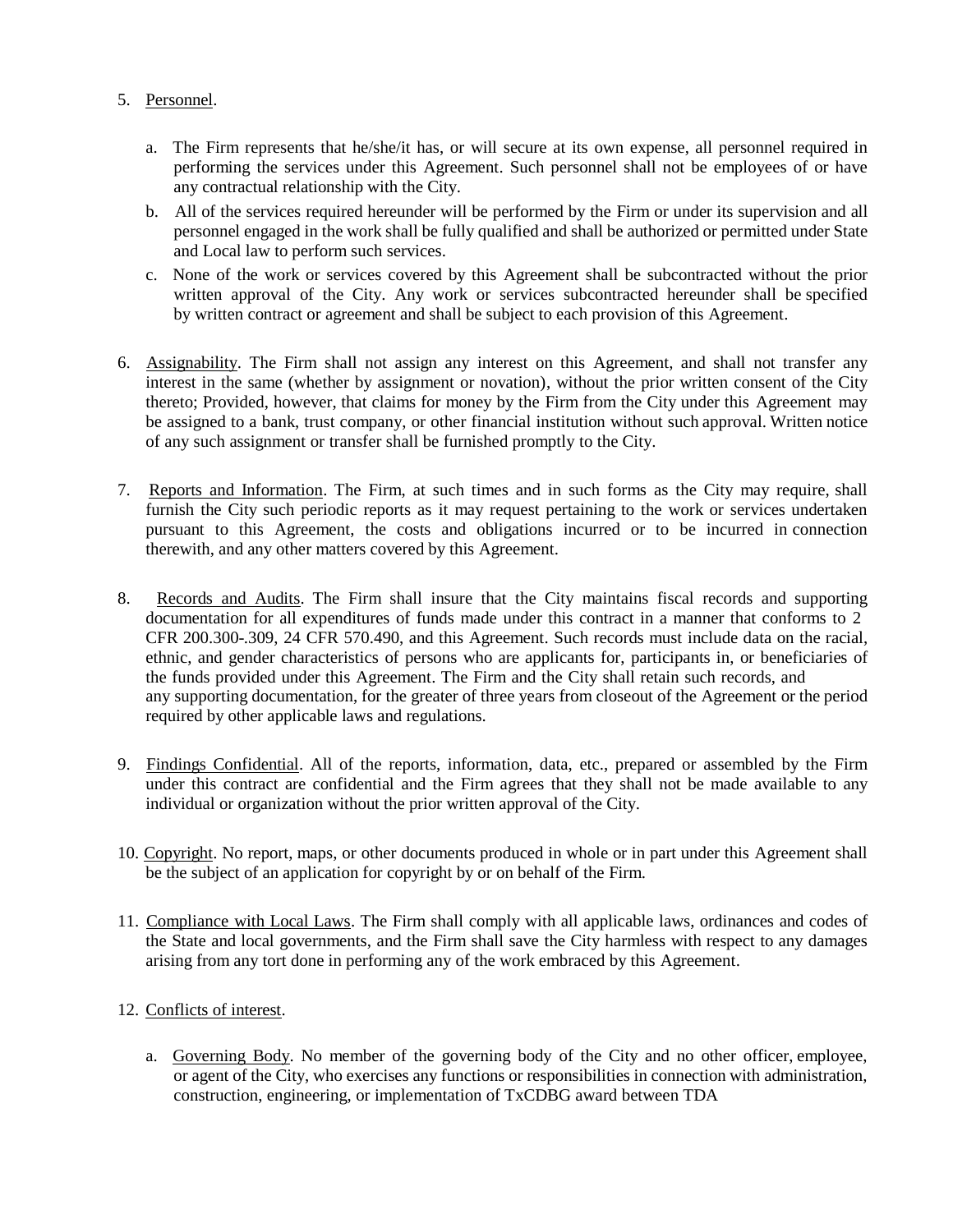and the City, shall have any personal financial interest, direct or indirect, in the Firm or this Agreement; and the Firm shall take appropriate steps to assure compliance.

- b. Other Local Public Officials. No other public official, who exercises any functions or responsibilities in connection with the planning and carrying out of administration, construction, engineering or implementation of the TxCDBG award between TDA and the City, shall have any personal financial interest, direct or indirect, in the Firm or this Agreement; and the Firm shall take appropriate steps to assure compliance.
- d. The Firm and Employees. The Firm warrants and represents that it has no conflict of interest associated with the TxCDBG award between TDA and the City or this Agreement. The Firm further warrants and represents that it shall not acquire an interest, direct or indirect, in any geographic area that may benefit from the TxCDBG award between TDA and the City or in any business, entity, organization or person that may benefit from the award. The Firm further agrees that it will not employ an individual with a conflict of interest as described herein.
- 13. Debarment and Suspension (Executive Orders 12549 and 12689)

The Firm certifies, by entering into this Agreement, that neither it nor its principals are presently debarred, suspended, or otherwise excluded from or ineligible for participation in federally-assisted programs under Executive Orders 12549 (3 CFR Part 1986 Comp., p. 189) and 12689 (3 CFR Part 1989 Comp., p. 235). The term "principal" for purposes of this Agreement is defined as an officer, director, owner, partner, key employee, or other person with primary management or supervisory responsibilities, or a person who has a critical influence on or substantive control over the operations of the Firm. The Firm understands that it must not make any award or permit any award (or contract) at any tier to any party which is debarred or suspended or is otherwise excluded from or ineligible for participation in Federal assistance programs under Executive Order 12549, "Debarment and Suspension."

#### **Federal Civil Rights Compliance**.

During the performance of this Agreement, the Firm agrees as follows:

- 14. Equal Opportunity Clause (applicable to contracts and subcontracts over \$10,000).
	- a. The Firm will not discriminate against any employee or applicant for employment because of race, color, religion, sex, sexual orientation, gender identity, or national origin. The Firm will take affirmative action to ensure that applicants are employed, and that employees are treated during employment, without regard to their race, color, religion, sex, sexual orientation, gender identity or national origin. Such action shall include, but not be limited to, the following: Employment, upgrading, demotion, or transfer; recruitment or recruitment advertising; layoff or termination; rates of pay or other forms of compensation; and selection for training, including apprenticeship. The Contractor agrees to post in conspicuous places, available to employees and applicants for employment, notices to be provided by the City setting forth the provisions of this non- discrimination clause.
	- b. The Firm will, in all solicitation or advertisements for employees placed by or on behalf of the Firm, state that all qualified applicants will receive consideration for employment without regard to race, color, religion, sex, sexual orientation, gender identity or national origin.
	- c. The Firm will cause the foregoing provisions to be inserted in all subcontracts for any work covered by this Agreement so that such provisions will be binding upon each subcontractor, provided that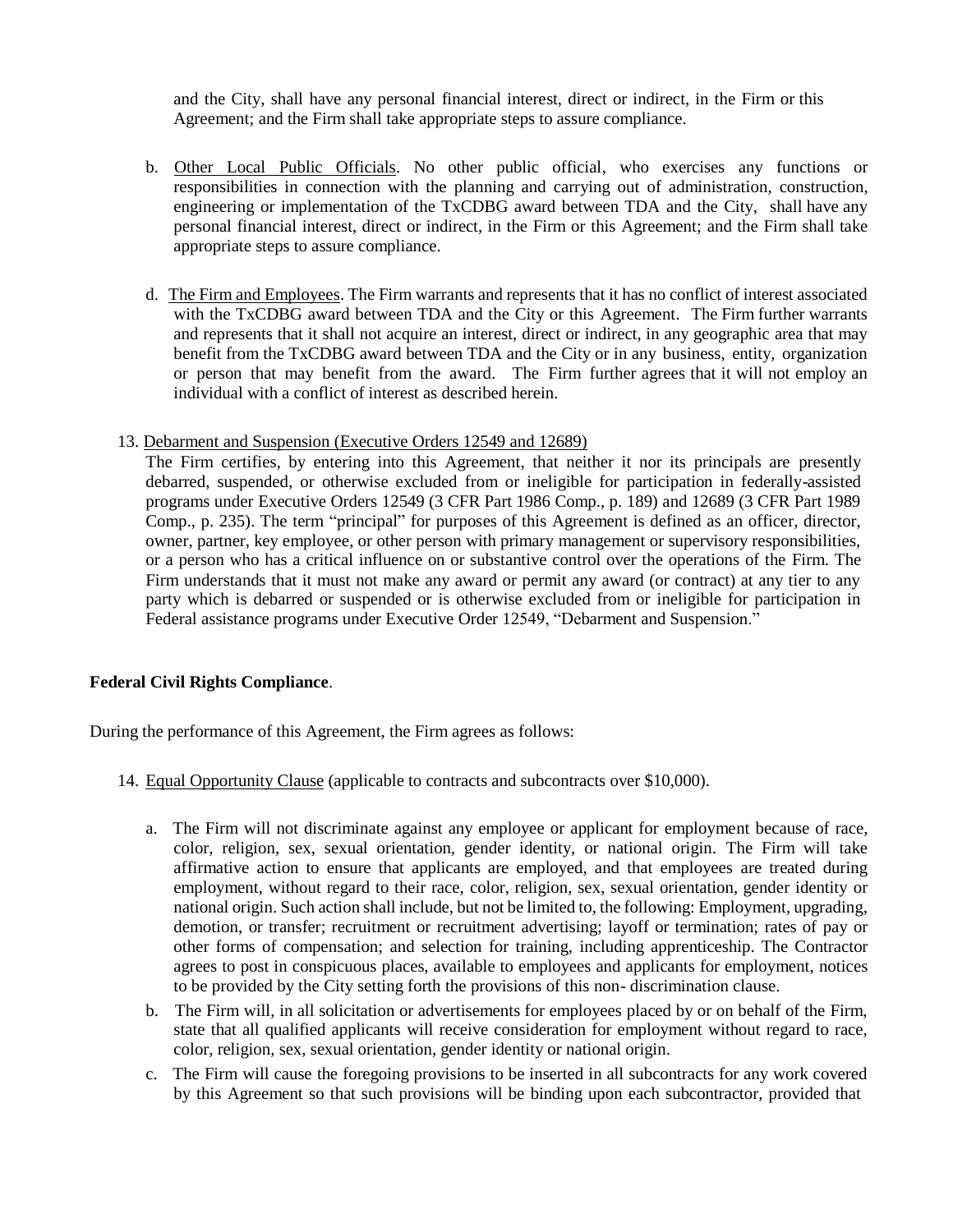the foregoing provisions shall not apply to contracts or subcontracts for standard commercial supplies or raw materials.

- d. The Firm will include provisions (a). through (c). in every subcontract or purchase order, unless exempted.
- 15. Civil Rights Act of 1964. Under Title VI of the Civil Rights Act of 1964, no person shall, on the grounds of race, color, religion, sex, or national origin, be excluded from participation in, be denied the benefits of, or be subjected to discrimination under any program or activity receiving Federal financial assistance.
- 16. Section 109 of the Housing and Community Development Act of 1974. The Firm shall comply with the provisions of Section 109 of the Housing and Community Development Act of 1974. No person in the United States shall on the ground of race, color, national origin, religion, or sex be excluded from participation in, be denied the benefits of, or be subjected to discrimination under any program or activity funded in whole or in part with funds made available under this title.
- 17. Section 504 of the Rehabilitation Act of 1973, as amended. The Firm agrees that no otherwise qualified individual with disabilities shall, solely by reason of his/her disability, be denied the benefits of, or be subjected to discrimination, including discrimination in employment, under any program or activity receiving federal financial assistance.
- 18. Age Discrimination Act of 1975. The Firm shall comply with the Age Discrimination Act of 1975 which provides that no person in the United States shall on the basis of age be excluded from participation in, be denied the benefits of, or be subjected to discrimination under any program or activity receiving federal financial assistance.
- 19. Byrd Anti-Lobbying Amendment (31 U.S.C. 1352) (if contract greater than or equal to \$100,000) The Firm certifies that it will not and has not used Federal appropriated funds to pay any person or organization for influencing or attempting to influence an officer or employee of any agency, a member of Congress, officer or employee of Congress, or an employee of a member of Congress in connection with obtaining this contract. The Firm shall disclose any lobbying with non-Federal funds that takes place in connection with obtaining any Federal award.

*[If this Contract is greater than \$100,000, include the following Section 3 language:]*

## 20. Economic Opportunities for Section 3 Residents and Section 3 Business Concerns.

a. The work to be performed under this contract is subject to the requirements of section 3 of the Housing and Urban Development Act of 1968, as amended, 12 U.S.C. 1701u (section 3). The purpose of section 3 is to ensure that employment and other economic opportunities generated by HUD assistance or HUD-assisted projects covered by section 3, shall, to the greatest extent feasible, be directed to low- and very low-income persons, particularly persons who are recipients of HUD assistance for housing.

b. The parties to this Agreement agree to comply with HUD's regulations in 24 CFR part 135, which implement section 3. As evidenced by their execution of this contract, the parties to this Agreement certify that they are under no contractual or other impediment that would prevent them from complying with the part 135 regulations.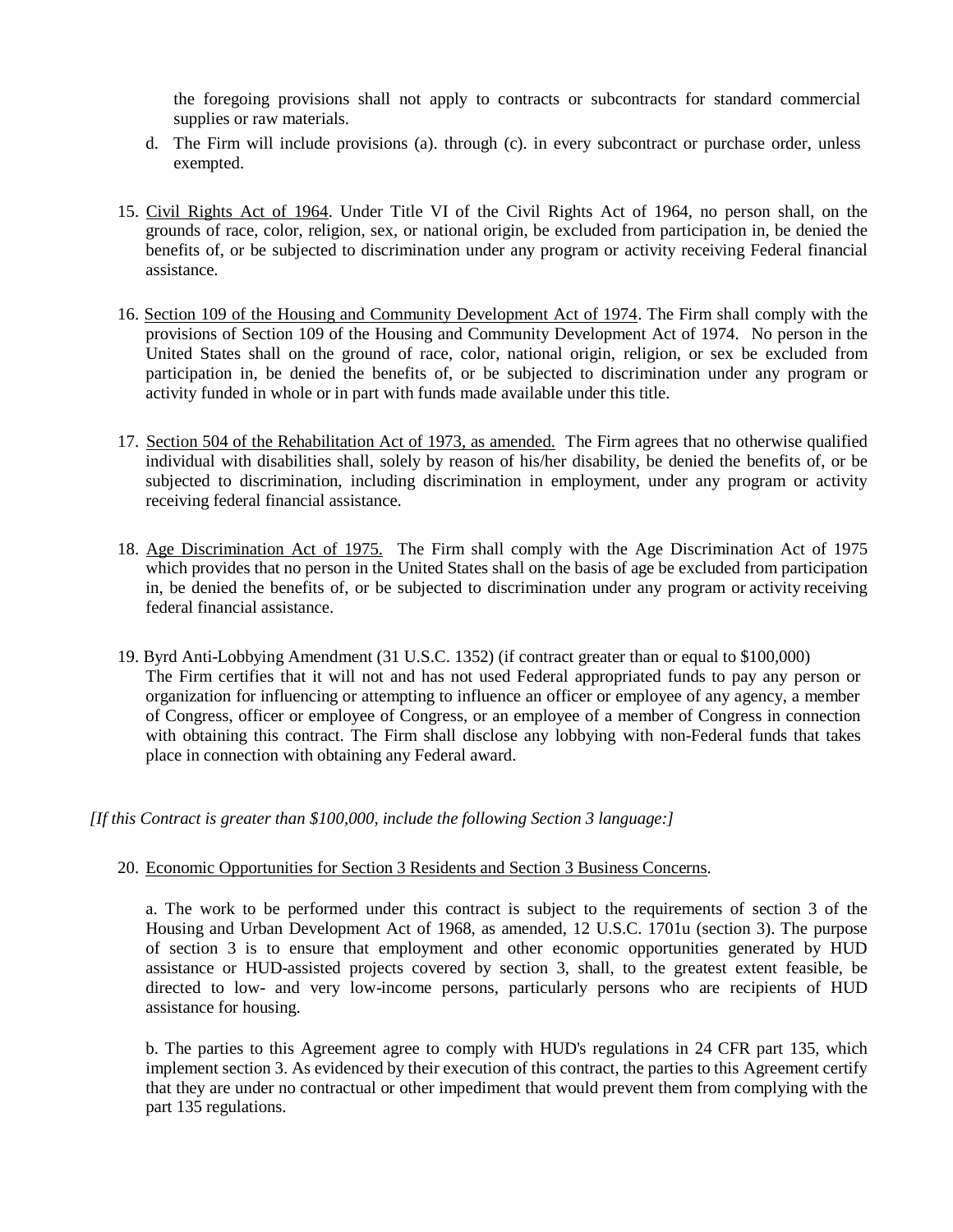c. The Firm agrees to send to each labor organization or representative of workers with which the Firm has a collective bargaining agreement or other understanding, if any, a notice advising the labor organization or workers' representative of the Firm's commitments under this section 3 clause, and will post copies of the notice in conspicuous places at the work site where both employees and applicants for training and employment positions can see the notice. The notice shall describe the section 3 preference, shall set forth minimum number and job titles subject to hire, availability of apprenticeship and training positions, the qualifications for each; and the name and location of the person(s) taking applications for each of the positions; and the anticipated date the work shall begin.

d. The Firm agrees to include this section 3 clause in every subcontract subject to compliance with regulations in 24 CFR part 135, and agrees to take appropriate action, as provided in an applicable provision of the subcontract or in this section 3 clause, upon a finding that the subcontractor is in violation of the regulations in 24 CFR part 135. The Firm will not subcontract with any subcontractor where the Firm has notice or knowledge that the subcontractor has been found in violation of the regulations in 24 CFR part 135.

e. The Firm will certify that any vacant employment positions, including training positions, that are filled (1) after the Firm is selected but before the contract is executed, and (2) with persons other than those to whom the regulations of 24 CFR part 135 require employment opportunities to be directed, were not filled to circumvent the Firm's obligations under 24 CFR part 135.

f. Noncompliance with HUD's regulations in 24 CFR part 135 may result in sanctions, termination of this Agreement for default, and debarment or suspension from future HUD assisted contracts.

g. With respect to work performed in connection with section 3 covered Indian housing assistance, section 7(b) of the Indian Self-Determination and Education Assistance Act (25 U.S.C. 450e) also applies to the work to be performed under this Agreement. Section 7(b) requires that to the greatest extent feasible (i) preference and opportunities for training and employment shall be given to Indians, and (ii) preference in the award of contracts and subcontracts shall be given to Indian organizations and Indian-owned Economic Enterprises. Parties to this contract that are subject to the provisions of section

3 and section 7(b) agree to comply with section 3 to the maximum extent feasible, but not in derogation of compliance with section 7(b).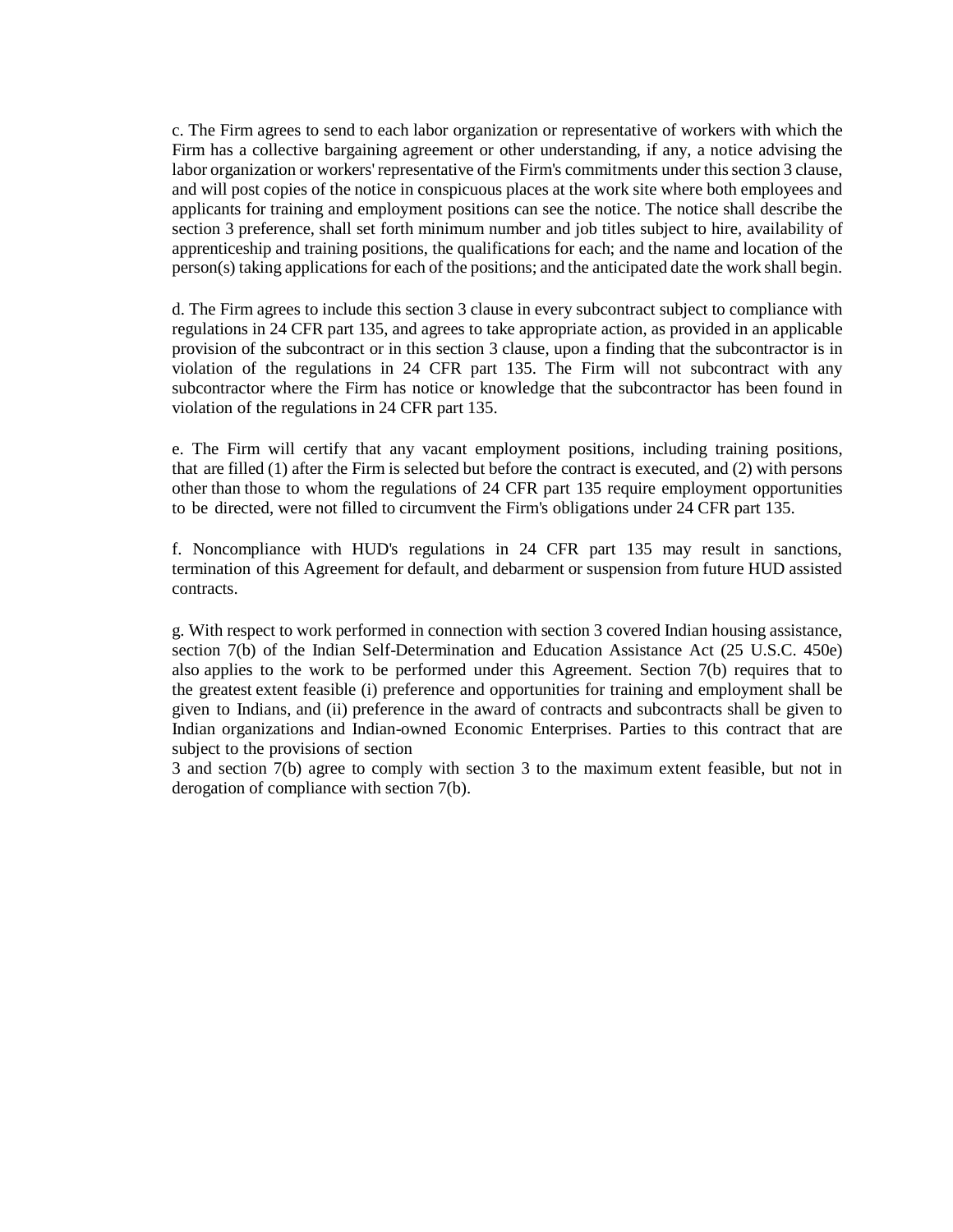## **PART V PROJECT TIME SCHEDULE ENGINEERING PROFESSIONAL SERVICES**

*TO BE DETERMINED*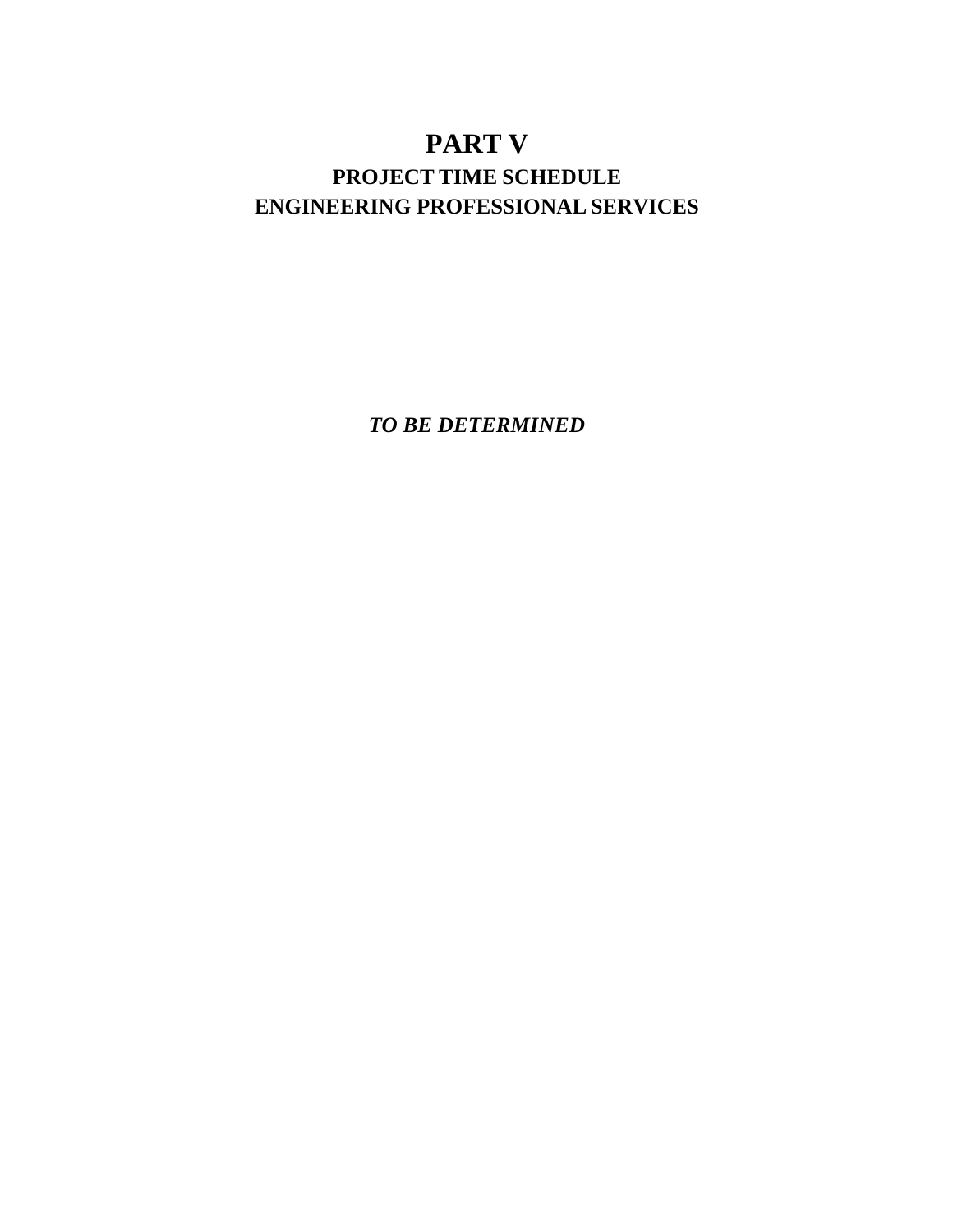## Exhibit 1.

## **MONTHLY STATUS REPORT**

| Project Status:                                      |                                                                                  |  |
|------------------------------------------------------|----------------------------------------------------------------------------------|--|
| Date of Last Inspection:                             | <u> 1989 - Johann Stoff, amerikansk politiker (d. 1989)</u>                      |  |
| Name of Inspector:<br><b>Inspection Description:</b> | ,我们也不会有什么。""我们的人,我们也不会有什么?""我们的人,我们也不会有什么?""我们的人,我们也不会有什么?""我们的人,我们也不会有什么?""我们的人 |  |
|                                                      | ,我们也不会有什么。""我们的人,我们也不会有什么?""我们的人,我们也不会有什么?""我们的人,我们也不会有什么?""我们的人,我们也不会有什么?""我们的人 |  |
|                                                      |                                                                                  |  |
| <b>List of Subcontractors Onsite</b><br>Name         | Date Cleared by Grant Administrator                                              |  |
|                                                      |                                                                                  |  |
|                                                      |                                                                                  |  |

*\*This report may be e-mailed or faxed to the Grant Recipient*